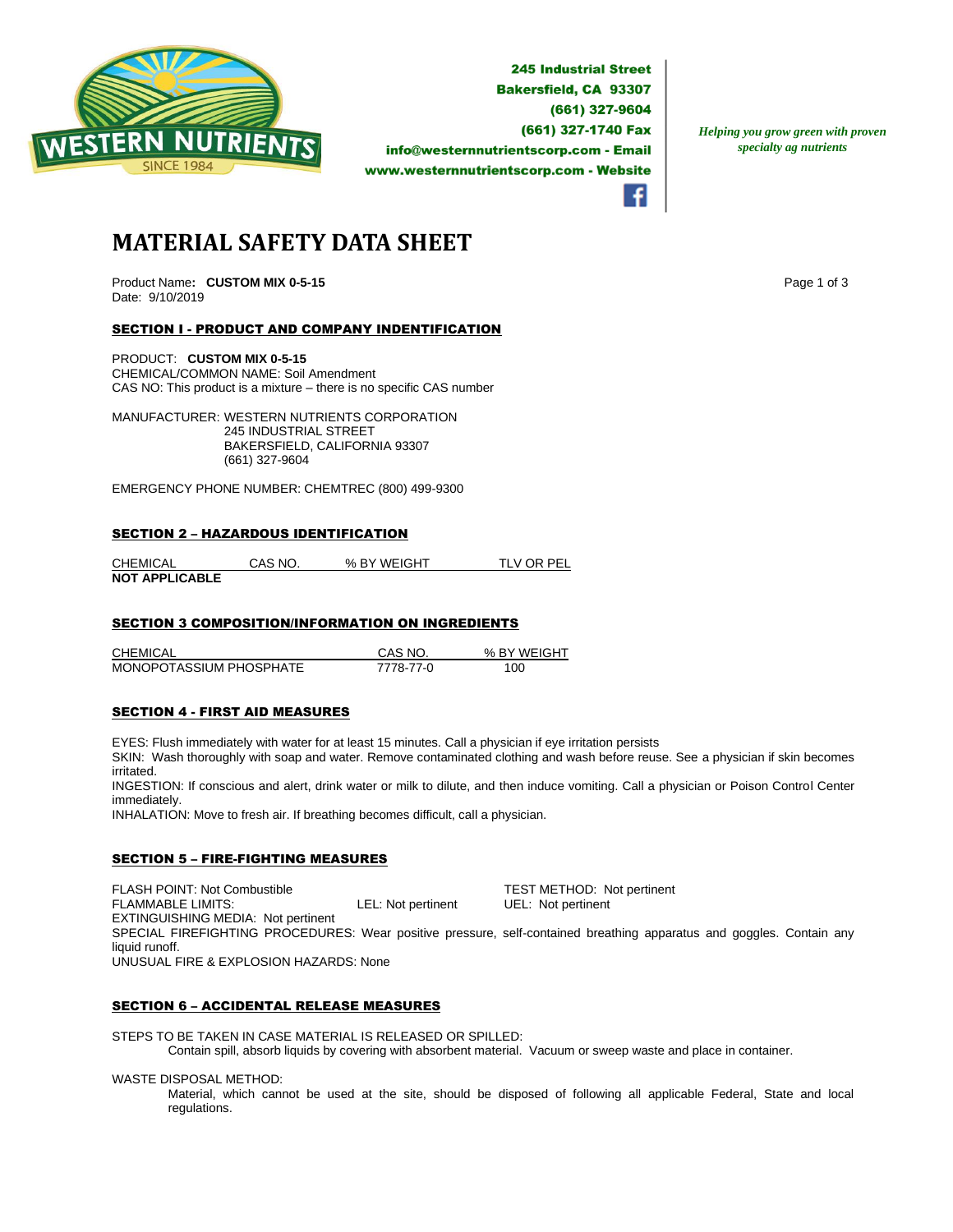

**245 Industrial Street Bakersfield, CA 93307** (661) 327-9604 (661) 327-1740 Fax info@westernnutrientscorp.com - Email www.westernnutrientscorp.com - Website

*Helping you grow green with proven specialty ag nutrients*

Product Name: **CUSTOM MIX 0-5-15 Page 2 of 3 Page 2 of 3** Date: 9/10/2019

# **SECTION 7 - HANDLING AND STORAGE**

Store in cool dry area away from children, food, and feed products Protect from freezing Avoid contamination and spills Avoid contact with eyes, skin, and clothing Avoid inhalation Wash hands thoroughly before eating or smoking

# SECTION 8 – EXPOSURE CONTROLS/PERSONAL PROTECTION

EYES: Chemical dust / splash goggles or full-face shield to prevent eye contact. As a general rule, do not wear contact lenses when handling.

SKIN: Impervious gloves and clothes.

RESPIRATORY: Not normally needed. If use generates an aerosol mist or respiratory irritation, use NIOSH-approved dust/mist respirator

VENTILATION: Recommended but no TLV established

OTHER PROTECTIVE EQUIPMENT: Wear clothing consistent for handling and applying fertilizer

## SECTION 9 – PHYSICAL AND CHEMICAL PROPERTIES

APPEARANCE: CLEAR LIQUID ODOR: MINIMAL VAPOR PRESSURE: N/A PH: 7.7 VAPOR DENSITY (AIR= 1) : <1.0<br>
WATER SOLUBILITY: Complete, Miscible  $\begin{array}{ccc}\n & \text{WAVOLATIVE: WAP} \\
 & \text{VAVAPORATION RATE: Same as water}\n\end{array}$ WATER SOLUBILITY: Complete, Miscible

SPECIFIC GRAVITY: 1.325

**HAZARD RATING:** HEALTH: 1 REACTIVITY: 0 FLAMMABILITY: 0 [0=Insignificant 1=Slight 2=Moderate 3=High 4=Extreme]

## **SECTION 10 - STABILITY AND REACTIVITY**

STABILITY: Stable CONDITIONS TO AVOID: N/A<br>INCOMPATIBILITY: Acids, Chlorine and Tri-fluoride HAZARDOUS DECOMPOSITIC HAZARDOUS POLYMERIZATION: Will not occur CONDITIONS TO AVOID: None known .

HAZARDOUS DECOMPOSITION PRODUCTS: Not known

#### SECTION 11 – TOXICOLOGICAL INFORMATION

NO DATA AVAILABLE

## SECTION 12 – ECOLOGICAL INFORMATION

No data available – non-toxic, no adverse effects